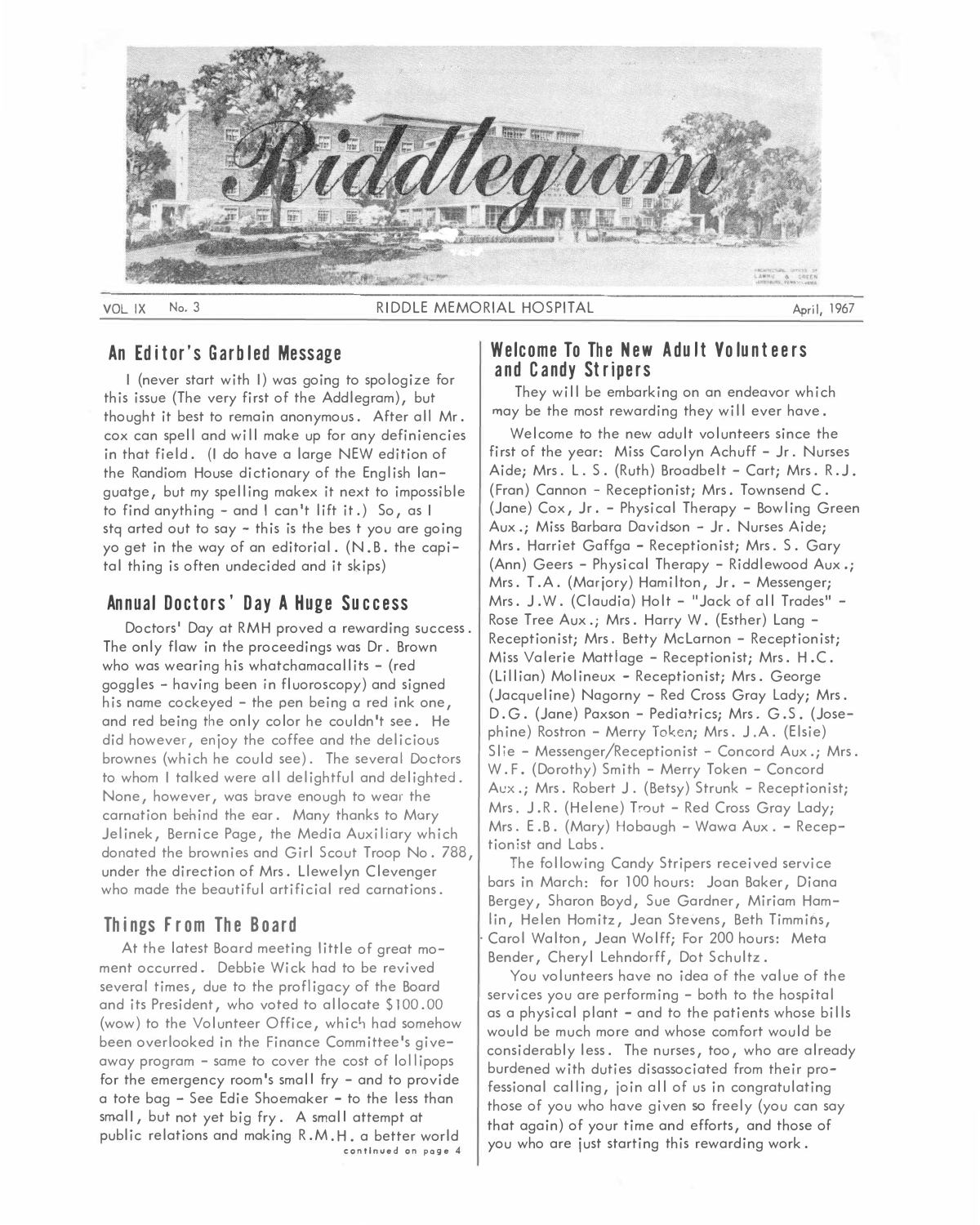# **R i ddle Derby Day · Apri I 27th**

You must need something (besides cash) -CHARGE IT! The plans for this annual event, thanks to the splendid cooperation of Mrs. Trotter and Strawbridge and Clothier hove proceeded without a hitch and ore in full swing, to the consternation of the lucky Chairman - who hod a lot to do with its wonderful coordination. Do come and make it a tremendous success.

Elma Albright hos Derby Day well in hand (thanks to on excel lent and cooperative committee) and is practically in a state of collapse that nothing dire has happened and no snags have hampered an otherwise smooth course (like waiting for the axe to fall – so pathetic!)

# **A Note From Dede Coffin**

Even when there is much to be said, it is often difficult to say it. I do wish to ask, again, that your announcements of coming events, including chairmen, tickets, price, dotes, etc., be written and handed to Joan Aikens, who cannot possibly take down, in the short time it takes to make these announcements, all the pertinent facts accurately. Also, please, in the interests of all auxiliaries, be sure that these items, plus any things or events of interest which should receive notice are written and mailed to the Hosp. to be placed in the RID-DLE GRAM box (interesting tidbits, etc.)

In my mail I receive numerous brochures, etc. on fund raising activities - far too numerous to be covered in the brief Board meeting. I shall set these aside and keep them for your use. If at any time you wish to call me and ask about them, please do so. You just might find one which would appeal to your girls. In order that the Women's Board may function properly and truly represent all members, may I ask again that each auxiliary have two members present. I know it is difficult at times for both the Pres. and V. P. be present, but when they cannot be, please, send two representatives. At any meeting where representation is required, it is most necessary that someone be there to bring back to your members the pertinent facts. My most sincere thanks to all of you for many jobs well done. A special thanks to the Chairmen of major fundraising committees who have given far above the call of duty. I want everyone to know that if in any way I can help any of you, please know I will do so if at all possible. All jt takes is a phone call. I cannot do that which I know nothing about. In the same vein - I cannot correct any grievances (which I hope we do not have) unless I know of them - so do feel free to bring these to me, too.

> Most sincerely yours, DeDe

# **R amblings**

The Country Fair is progressing beautifully, thanks to the untiring (and often painful) efforts of Corny. Please, somebody who has had, or would like to have, experience on the program step up and be counted. The whole affair has been so well documented by Dorothy Rolison (and her predecessors) and so completely covered that the job of program chairman sounds more formidable that it really is. The gal who likes to meet people and has a flair for making friends (you do have to cry a little) con find this a rewarding experience. I guarantee that you wi 11 have lots of cooperation. The Fair and Program are two of our biggest money makers (and you know how we love money) - so their importance cannot be overstated.

Bowling Green wishes to extend profuse thanks and gratitude to Mr. and Mrs. Jordan for permitting them to repeat the garden tour this spring. It is well worth the price of a ticket  $-$  and then some  $$ to see the superb gardens and plantings and to meet the gracious hostess and host - not to mention the marvelous refreshments.

Betty Fawcett of Lima and Edie Shoemaker of Springfield (who is also the indispensible proprietor of the Merry Token) have donated beautiful puppets to the Pediatric Dept. (The patterns are available, girls, at the Vol. Office, and are not at all too much even if you can't sew) Mrs. Bell, head nurse in Peds has said that she needs approximately 50 puppets a month - if none are given to  $T & A's$ . The kids love 'em.

Edie Shoemaker now has available the bags (of which we spoke some place) - to be appliqued with cut-outs, cloth or paper, for the larger children. The nurses are most enthusiastic about them - so do dash into the Merry Token and grab some to make. It's really fun.

To those gals who were recent patients in Riddle, the fol lowing message: To those of you who had babies, "Congratulations". To those of you who got well, "Congratulations". To those of you who got out, "Congratulations". I guess that about covers it. We hope your stay was a pleasant one.

Thanks to Dot Heyburn and the Concord Aux. for the taffys (I always called them lollipops) for use in the emergency room.

Lima Auxiliary made an unbelieveable profit of \$613.41 on their spaghetti dinner, (isn't that fabulous) and are now taking orders for stunning burlap tote bags. Monogrammed \$5.00, appliqued \$6.00.

The proceeds from Concord's bake sale in the lobby of R.M.H. on March 17th were \$73.97. The Fashion Show held at Holiday Inn in February was successful raising a total of \$134.25.

Emma and Andy Frederic enjoyed a delightful Carribbean Cruise for 2 weeks in March.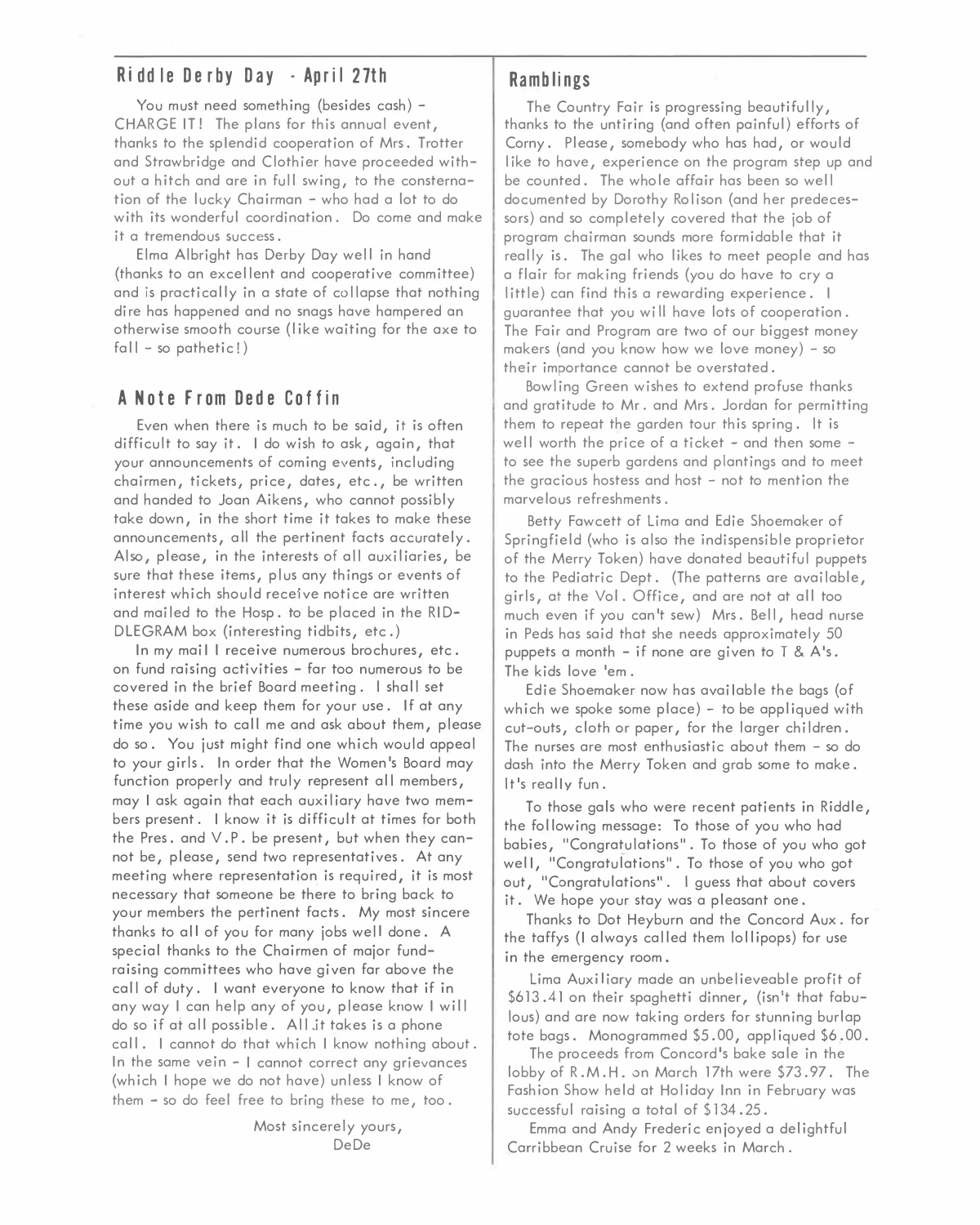They ore looking for ideas, not finished art (that figures) and I quote: "l . A gay outdoor, patio type borbeque design" (oh come, now) 2. A more formal china-like design" (how about that) (quoting again) "any medium may be used - pencil, pen, crayon, water color or other " (how about food stains? spilled catsup is nifty - mixed with mustard is more op, and with a dab of chutney, positively mod. Better stand in line to enter this fascinating contest.

This is really for real - and actually a lot of fun (see the Pres.'s message) "Winners will receive (two) \$100.00 cash." "Second prize winners (two) will receive \$50.00 cash."

If Jesse Cox can get this jumble assembled and somehow slapped together to greet its avid ( ?) readers, he deserves a medal.

PLEASE NOTE: The information cards for each (and every) member, which were mentioned at recent Board meetings, ore soon to be available. It is imperative that they be filled out and handed to your membership chairman. Some day you may see the merit of having a system which makes readily available the information about skills, experience and preference of each of you. I know the President would be most happy to have same, as would the chairmen of all committees.

\* \* \*\*\*\*

We are sorry, indeed, to learn that Agnes Tiley contemplates moving from this area and must resign as co-chairman of the Fair. She has, however, promised to help Corny until the move is inevitable (for which, bless you, Agnes). Her help with last year's Fair and the work done so far on this one has been invaluable - and there is still plenty to do.

MORE about the Rose Tree Aux. 's swim party in the next frustrating issue of the Riddlegram - just don't forget it - June 24th at Alice Case's beautiful home. It is a blast.

\* \* \* \* \* \*

This issue of the Riddlegram would be incomplete without a sincere and rousing vote of appreciation to Alice Haberle who has guided its fortunes so ably for 2 l/2 years. No one could possibly equal her enthusiasm for things Riddle, nor her excellent coverage of events. Telling her how much we miss her – especially when confronted by a blank page and an equally blank mind  $-$  seems impossible. Thank you, Alice, for all you have done, in so many fields, and thank you, too, your your promise of continuing support for R. M. H.

\* \* \* \* \* \*

Tony Kruc has asked that her volunteers in the Pharmacy receive a special thanks and recoqnition **more on page 4 <sup>1</sup>**

# **Ch a r it y Ba II**

The Charity Ball is now history and a most delightful evening - thanks to the untiring, frustrated, nerve-wracking efforts of its chairman and her wonderful committee.

We were especially gratified to see members of our Board of Directors and their wives at this ball. Mr. and Mrs. Francis Plowman, Mr. and Mrs. Robert W. Tharrington, and Mr. and Mrs. Joseph Layton - our newest members - and Mr. and Mrs. Leon Layton (of the frightfully complicated financial reports Layton's) and our distinguished Esq. and Mrs. Guy deFuria. We sincerely welcome them and hope they had a marvelous time.

A profile of Joan Middleton was in the works, because she is so richly deserving of special recognition for undertaking what is a thankless and often frustrating job. However, no more fitting or eloquent words could be written than those in the "Daily Times" of Thursday, April 13th - from which we excerpt a bit - Joan, being an English gentlewoman (a term not loosely used, if every, in these times) finds some differences in our way of life, "one is the friendliness of the people." "We've made more friends in two years here than we did in all nine years in Reading" (A town about half way between London and Oxford where her husband was working in an atomic installation) "Nor would she label these new friendships superficial." "Things are much more hectic here". "In taking on the job of chairman of the Charity Ball, Mrs. Middleton met head on the hectic pace of American volunteer work - and emerged unscathed."

"I only saw her flustered once", reports a coworker whose many responsibi I ities make her somethings of an authority on volunteer fluster. "A tradesman was being difficult. "Oh, Mary" she said to me. "I'm going to have to lose my temper." "The understatement seems typical, not because she's English, but because of the kind of person she is; one who shifts c;edit for her work on the Charity Ball to her cochairman and committee members and syas simply for herself, "It was fun. "

Only a special warm and personal thanks may be said to her for undertaking a large and thankless task - faced too, by unfamiliarity with our works and ways. Joan, all of us are grateful to you for the tact and calmness with which you have tackled the multitudinous tasks asked of you by R .M. H. principal among which is the Ball.

## **Easter Plant Sale**

Dorothy Rolison, Pres. Moylan-Rose Valley Aux. extends many thanks to all of you who so generously supported the pre-Easter - pre-Fair plant sale. A good beginning for the garden booth's efforts.